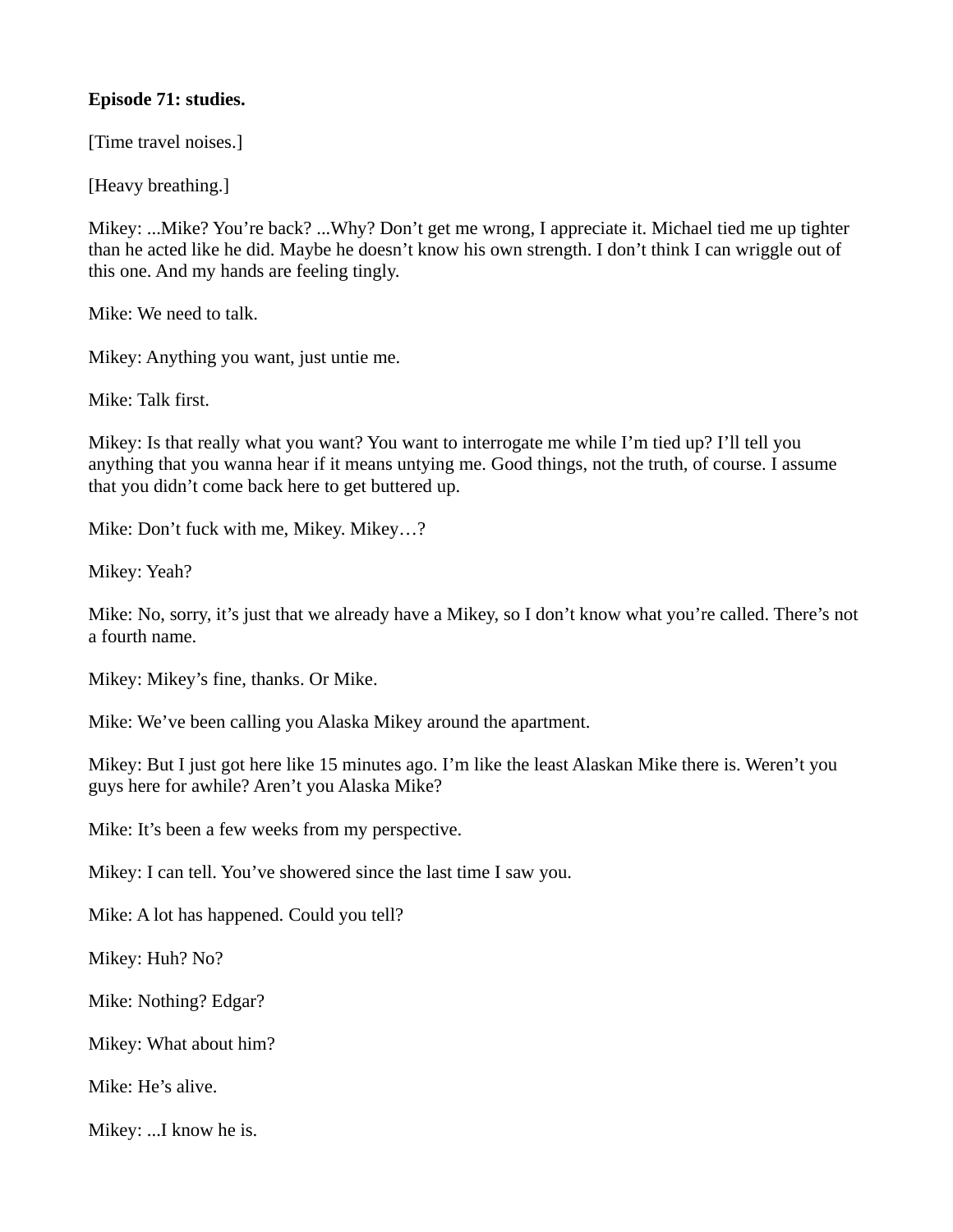Mike: Interesting.

Mikey: Is Edgar in danger?

Mike: Just the normal amount. He was dead up until recently. You don't have memories of both iterations?

Mikey: No…

Mike: Good. It isn't pleasant. What happened or the sensation of having both sets of memories. Wait. How did you get here then?

Mikey: Ty sent me. You acted like you already knew this when you tied me up.

Mike: But how did you get to the Flinchite compound?

Mikey: I walked there from the forest.

Mike: But how did you get to the forest?

Mikey: I… don't know? I just… got transported there. It's happened to you before, right? You're minding your own business and then you're… somewhere else all of a sudden.

Mike: But Hunter didn't send you there.

Mikey: Hunter's dead. I assumed that you were involved in that. I saw you that night and you told me to go home and the next morning he was gone.

Mike: In the last timeline, Hunter sent you to Latvia. And you still ended up here.

Mikey: I don't know what to tell ya.

Mike: But you have to have gone to Latvia. That's why Mikey is there now.

Mikey: I know. I was in Latvia.

Mike: But I don't understand how you got there. A phantom transport from a different timeline? Are Calculator transports… I don't know… attached to something more fundamental than whatever timeline they occurred in? So someone who doesn't even exist anymore can still cause someone to be transported?

Mikey: Are you asking me?

Mike: Is that what happened when we ended up back at O.V.E.R. after we did the  $4<sup>th</sup>$  challenge with CANNONBALL.

Mikey: I don't know!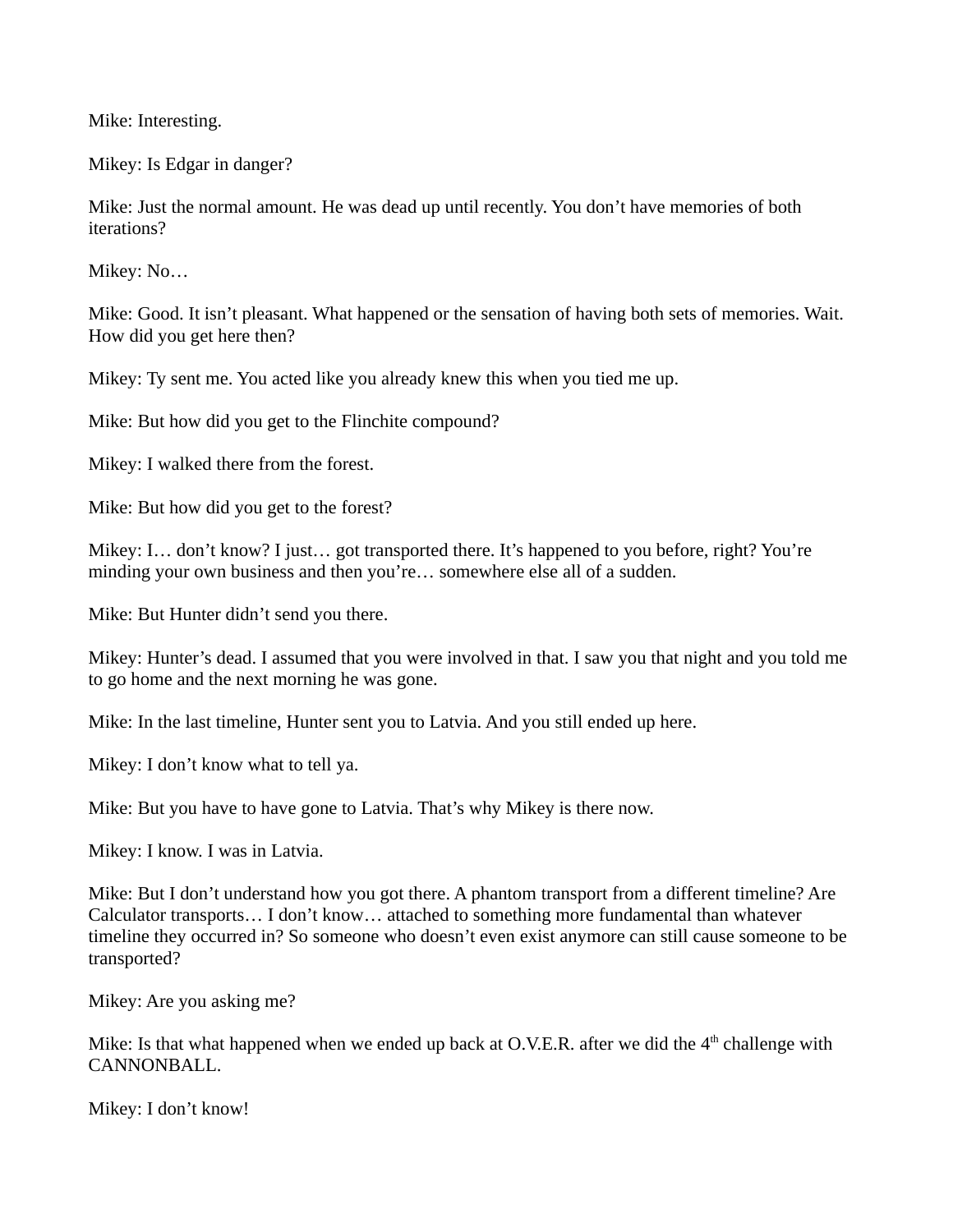Mike: I'm sorry. I'm just trying to understand.

Mikey: That must be super hard for you. Are you going to untie me?

Mike: No.

Mikey: You really should. I'm not going to tell the truth unless you do.

Mike: Are you going to tell me the truth if I untie you?

Mikey: Probably. No love lost between me and Ty Betteridge, if that's what you mean. I'm not on his side. I'm a prisoner. So if you rescue me from the impending nerve damage, I'll squeal like a pig.

Mike: [sighs.] Alright, I'll get you out. But you have to tell me what is really going on. The stuff from the letter that you didn't want to talk about. And if I feel like I'm not getting the information that I need then [sound of knife opening] this knife won't just be for cutting you lose. It'll be way worse than what Michael did.

Mikey: Michael? What do you mean?

Mike: That's for me to know and for you to find out. Or not. [cutting through rope] Hold still. Just about got it. And...there. You're a free man, Alaska Mikey.

Mikey: I didn't even know that I was in Alaska until you called me that.

Mike: Really? We didn't tell you?

Mikey: I don't think so. Michael tossed all the maps in the fire.

Mike: Well, welcome to Alaska, Mikey. What brings you to Agattu Island? Business or pleasure?

Mikey: A little of both really. I was sent by Ty to retrieve the two of you. I wasn't going to do it, though. I was going to get all three of us the hell out of here.

Mike: Yeah, I'm sure you were. There was another Mikey that broke out of the compound. Did you meet him?

Mikey: No, but that doesn't surprise me. They're doing all sorts of shit in the compound. Ty is running WOE.BEGONE. He's the head of the Arbiters.

Mike: I know. He told us as much. Did he put Edgar through the Lost Year?

Mikey: I don't know what that is.

Mike: Right, because now it didn't happen. In a previous timeline, Edgar got captured for an entire year. That's not what the letters are about?

Mikey: No. I wrote the letters, I remember the letters, and what you are describing is not what I did to Edgar.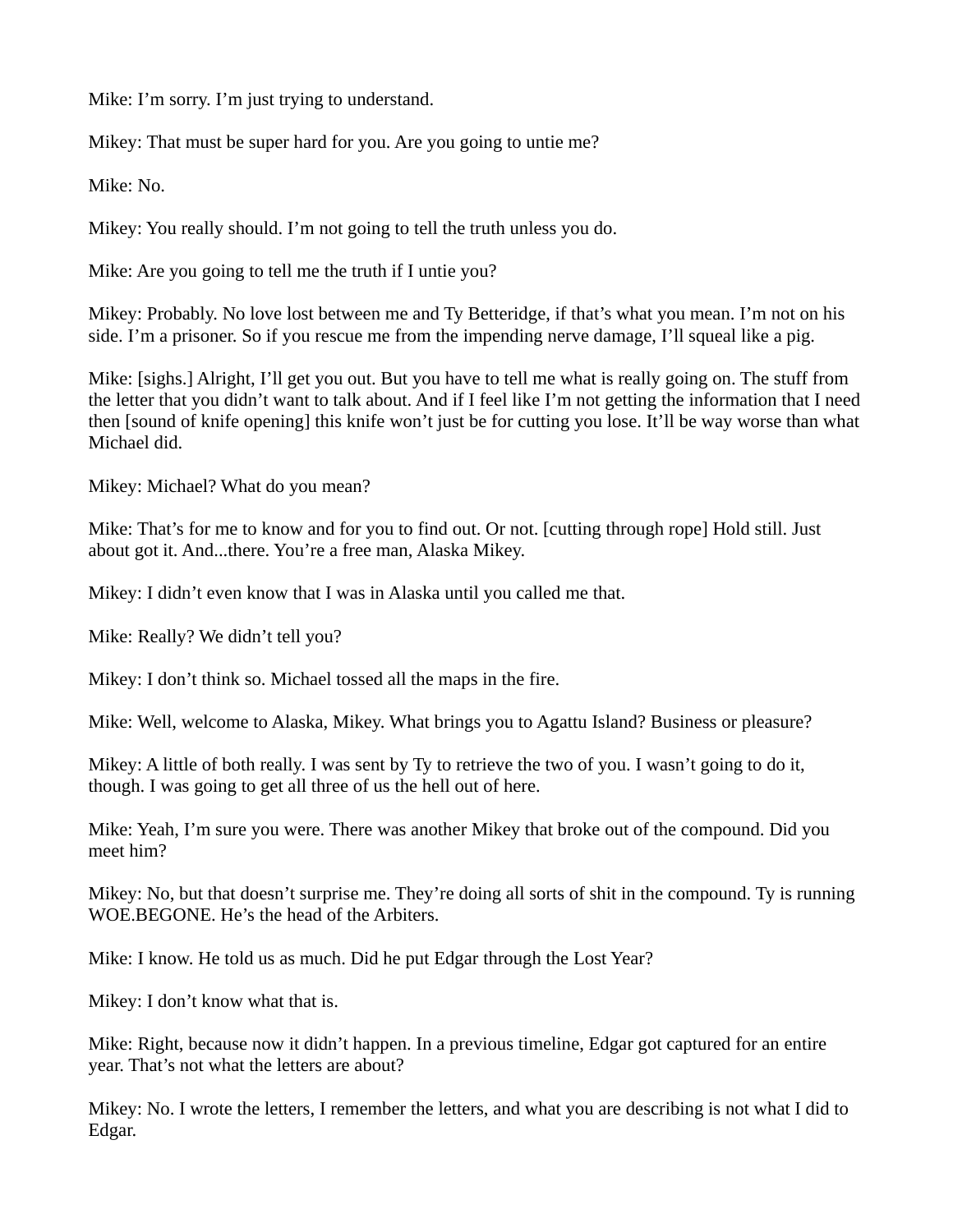Mike: What you did to Edgar?

Mikey: [sigh] You're going to get mad. Your face is already flushing. Mike, I need you to understand. Surely you will understand. I love Edgar more than anyone else on Earth and it's not even close. I love Edgar more than I care about my own life, easily. I know what you're thinking, but you're wrong. The Flinchite compound is more than we can even imagine. There is a huge team of people figuring this shit out faster than we ever could, accounting for every contingency. I cannot die for Edgar. They will not let me die for Edgar. It is not for a lack of trying. There is nothing that I can do that will successfully result in my death. I am under nearly constant supervision. But it doesn't matter. Even if I wasn't, they can always travel back to issue a correction. Do you understand?

Mike: I understand. But you understand that I can't accept that.

Mikey: I do. And I'm not asking for forgiveness. Not from you and not from Edgar.

Mike: That was a lot of preamble. What did you do?

Mikey: They call it Consolidation Studies. I was surprised. They have all of this infrastructure and they don't fully understand consolidation. I was not expecting that. It's one of the messier aspects of this whole time travel thing.

Mike: Why Edgar? Because he was running Base with us?

Mikey: I don't know what Base is. But it's because of us. It's because they had me and I know Edgar inside and out. I can tell what changed in the consolidation. I don't know when I was in time, where they sent us. They sent us through different times for reasons I don't understand. Maybe as some form of security? But they plucked Edgar out from… some time in the future. I don't know. I see your wedding band. Edgar had one, too. I think that's why the Compound called us married the first time that we got captured. The Consolidation Studies happened in a time before we got spirited away from Matt's house. Does Michael's Edgar remember any of this?

Mike: Michael's Edgar is a sore subject right now, so I have no idea.

Mikey: He's alive and safe, though?

Mike: I think so? I actually am not positive.

Mikey: Oh god. It's possible that they made an iteration of Edgar themselves. We wouldn't necessarily have to know that he was even missing. But I'd check on Michael's Edgar.

Mike: I've seen consolidation go wrong. There was a whole thing with Matt, back when I first started out. Long corrected, thank god. No one remembers it except me and Michael. You did this to Edgar?

Mikey: I consulted on it. Sometimes it was fine. There would be strange little changes. Like they create 2 iterations a second apart and when they put them back together his favorite color was orange? There was a whole battery of surveys that he would have to fill out every time and I would look through and say "that isn't right." In a practical application, the iterations would be kept apart longer than a few seconds, so they were trying to make the consolidation as reliable as possible.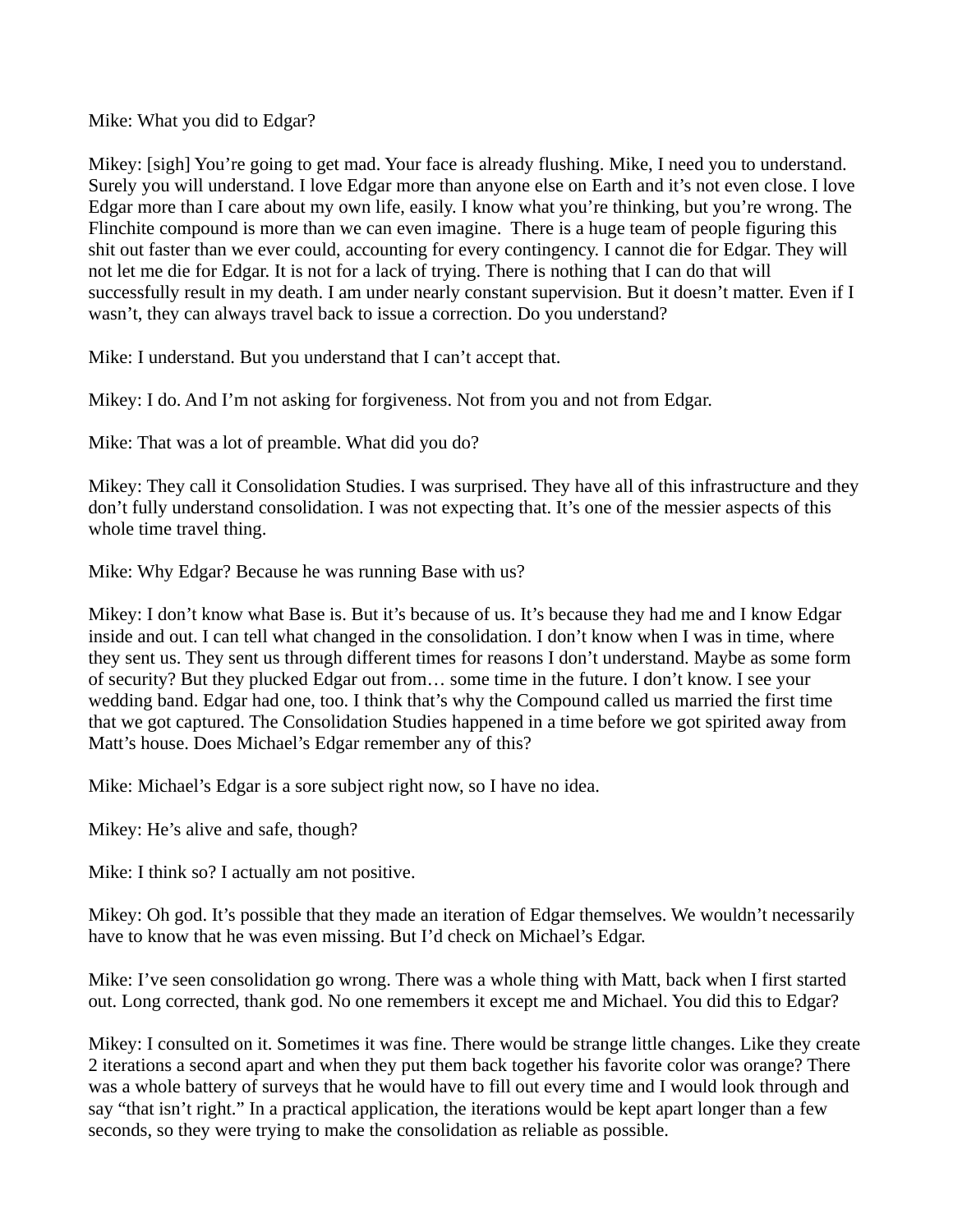Mike: In the letters, you didn't make it sound like you had changed Edgar's favorite color. Spit it out.

Mikey: I've been dancing around it because I'm a coward, Mike. This is the difficult part of the conversation. Instead of me telling you, could you like… take that knife you cut me loose with and just… plunge it deep into my chest? Or cut my throat, your pick. I feel nauseous. We can skip the part where I tell you the Thing.

# Mike: Talk, Mikey.

Mikey: They made an iteration of him and killed him. Right there on the spot. Right in front of me. A bullet to the brain. They didn't have to make me watch. I didn't know that was what they were going to do or I would have rioted. Maybe I did and they kept reverting me until I did what they wanted. I have to think that this was what happened. I have to think that. It was the worst thing I've ever seen. Edgar was there in front of me and then a millisecond later he was gone. Totally destroyed in an imperceptible amount of time. I watched him leave. I saw the light leave his eyes. You've seen people dying. And you've felt yourself dying. Neither of those would prepare you for what I saw. Edgar hitting the ground, limp. A twitch seemingly in protest but he was gone. Eyes open, dilated and wide, no one home. Dead. And then they consolidated both of them to see what happened.

## Mike: [sighing deeply, head in hands]

Mikey: No one should see what I saw. I don't know what they expected. He was half alive, squirming, paralyzed from the waist down. But it was more than paralysis. You could see it on his face, he was in a state between life and death. And I just sat there behind a two-way mirror. I see him when I close my eyes. Edgar, mutilated, begging for death. And the next moment, a correction, but I could see on his face. He remembered what happened. Tortured. Our species doesn't have the words to describe it yet. It will be a war crime one day. If the Flinchites are exploring this, O.V.E.R. likely is as well. You should have seen Ty trying to justify what he was putting us through. A spiel about how consolidating the dead with the alive could have an enormous medical use if the science got to the point where it created a functional human. I wish I knew what I did to try and escape or to hurt him but whatever I did, it was corrected. I am the iteration that sat there in stunned silence. I am the worst of all possible Mikeys. I was designed to be. ...We were right, we did 357A too, by the way. Not that it matters. Fuck O.V.E.R. But we gave the instructions to Marissa. I don't know what they were for, but they had me read it.

# Mike: [covering his face and crying]

Mikey: They made so many copies. Of Edgar but probably me as well. It's impossible to tell how many of us there are. There might be a whole storage shed at the Compound packed full of Mikeys. I wasn't surprised when you said there was another one of me that got free. It's a statistical inevitability that one of us would get free at some point. Good for him. From the sounds of it he wasn't used in the same way I was. I know that other Mikes are used for consolidation experiments there. Ty said as much to my face. Ty didn't understand what I was so upset about. They corrected the consolidation, what's the problem? Unfuckingbelievable.

# Mike: [silent.]

Mikey: I did some other stuff while I was there, but it doesn't even matter. You can kill me if you want, you know. It would be easy. From the looks of things, Ty isn't coming to my rescue. He's willing to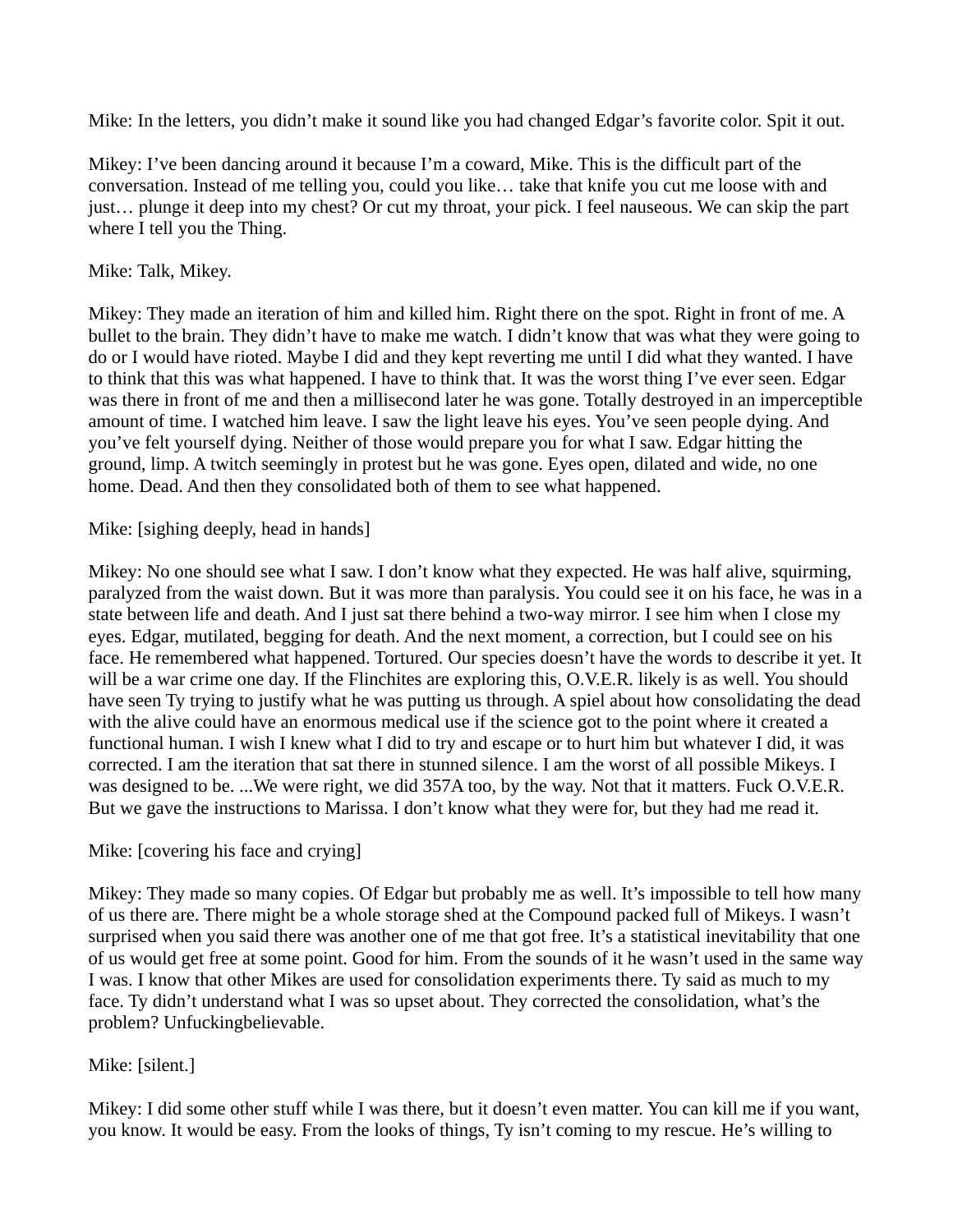expend me out here or he would have called me back already. It's not like he doesn't know where I am. The data is worth more to him than my life. He might have known the whole time that this mission failed. This could just be his way of disposing of me. Maybe he squeezed a little more data out of me. Maybe he knew that you were going to come back. Maybe he wanted you to know. Maybe I was really here to deliver the message. Is that it?

Mike: I'm not going to kill you.

Mikey: Michael, then?

Mike: Michael's right. We lose Edgar for an entire year, the Lost Year. Killing you prevents the Lost Year. It was a hunch but it payed off.

Mikey: Which Edgar?

Mike: Edgar from the Tier 2 incident.

Mikey: So not even the one from the consolidation studies.

Mike: Nope.

Mikey: All because of us.

Mike: We did get him into this. But he helped run the Base. He and Anne were the brains of the whole operation. If you want to take some solace, somehow, Edgar is his own person and he made his own decisions and he made those decisions because he loves us. Edgar is his own person and that's why we love him. How terrible it would be if we were the same person. He would tell you the same thing if he was here.

Mikey: I'm never going to see him again.

Mike: Nope.

Mikey: Tell me a story? About him? One that I don't have?

Mike: No. You had your life with Edgar and it was your life with your Edgar. It is everything that it is. The story would be fantasy to you. Thank you for telling the truth, Mikey. It cost you, but I think keeping it a secret would have cost you even more. It's funny to think about-- hey! [punching sounds] Fucker.

Mikey: Give me the calculator!

Mike: I thought you were… resigned to die?

Mikey: Fuck that. I'm gonna leave you here and say that I'm you.

[scuffling sounds]

Mike: Ow, fuck! My nose.